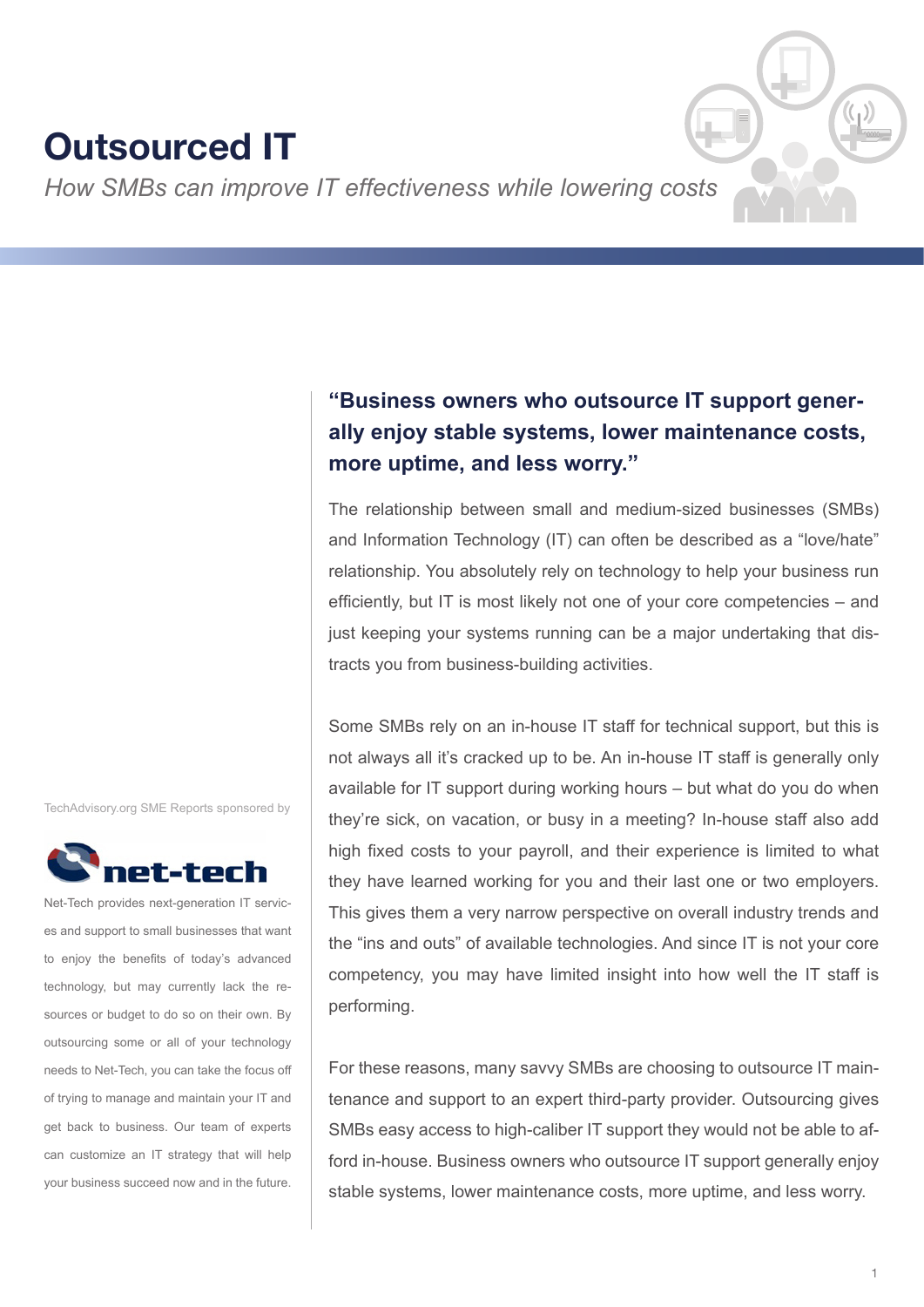## **The strategic advantages of outsourcing vs. full-time staff**

In a very small business, it's pretty obvious that hiring a full-time IT person, let alone a full staff, is not a viable option. But hiring full time IT resources may not be the ideal choice for larger businesses either. To illustrate this point, let's take a look at the costs and benefits of hiring one full-time IT staffer compared to contracting with an outsourced IT provider.

| <b>IT Support Option</b>      | <b>Full time IT staff member</b>                                                                                                                                                                                                                                                                                                                                                                                                                                                                                  | <b>Outsourced IT Provider</b>                                                                                                                                                                                                                                                                                                                                                                                                                                                                                                                                     |
|-------------------------------|-------------------------------------------------------------------------------------------------------------------------------------------------------------------------------------------------------------------------------------------------------------------------------------------------------------------------------------------------------------------------------------------------------------------------------------------------------------------------------------------------------------------|-------------------------------------------------------------------------------------------------------------------------------------------------------------------------------------------------------------------------------------------------------------------------------------------------------------------------------------------------------------------------------------------------------------------------------------------------------------------------------------------------------------------------------------------------------------------|
| <b>Approximate Cost</b>       | \$5000/month<br>Salary + benefits                                                                                                                                                                                                                                                                                                                                                                                                                                                                                 | \$5000/month<br>Managed services contract                                                                                                                                                                                                                                                                                                                                                                                                                                                                                                                         |
| <b>Available Resources</b>    | 1 person                                                                                                                                                                                                                                                                                                                                                                                                                                                                                                          | A team of experts with various<br>backgrounds and experience                                                                                                                                                                                                                                                                                                                                                                                                                                                                                                      |
| <b>Scalability Options</b>    | <b>None</b>                                                                                                                                                                                                                                                                                                                                                                                                                                                                                                       | Excellent                                                                                                                                                                                                                                                                                                                                                                                                                                                                                                                                                         |
| <b>Technical Capabilities</b> | Strong:<br>$\blacksquare$ PC support<br>• Network and server<br>administration<br>• Patches and upgrades<br>Some experience:<br>Data backup<br><b>Business continuity planning</b><br>• Security protocols<br>• Product selection and<br>procurement<br>Project management<br>Licensing<br>Limited experience:<br>Infrastructure design and<br>implementation<br>• Network design and<br>implementation<br>Telephony and VoIP<br>Industry trends and best<br>practices<br>Strategic business use<br>of technology | Strong:<br>■ PC support<br>Network and server<br>administration<br>■ Patches and upgrades<br>Data backup<br><b>Business continuity planning</b><br>■ Security protocols<br>Product selection and<br>procurement<br>Project management<br>Licensing<br>Infrastructure design and<br>implementation<br>Network design and imple<br>mentation<br>■ Telephony and VoIP<br>Strategic business use of<br>technology<br>Industry trends and best<br>practices<br><b>• PLUS</b><br>• 24/7 system monitoring<br>and support<br>• remote, overnight<br>patches and upgrades |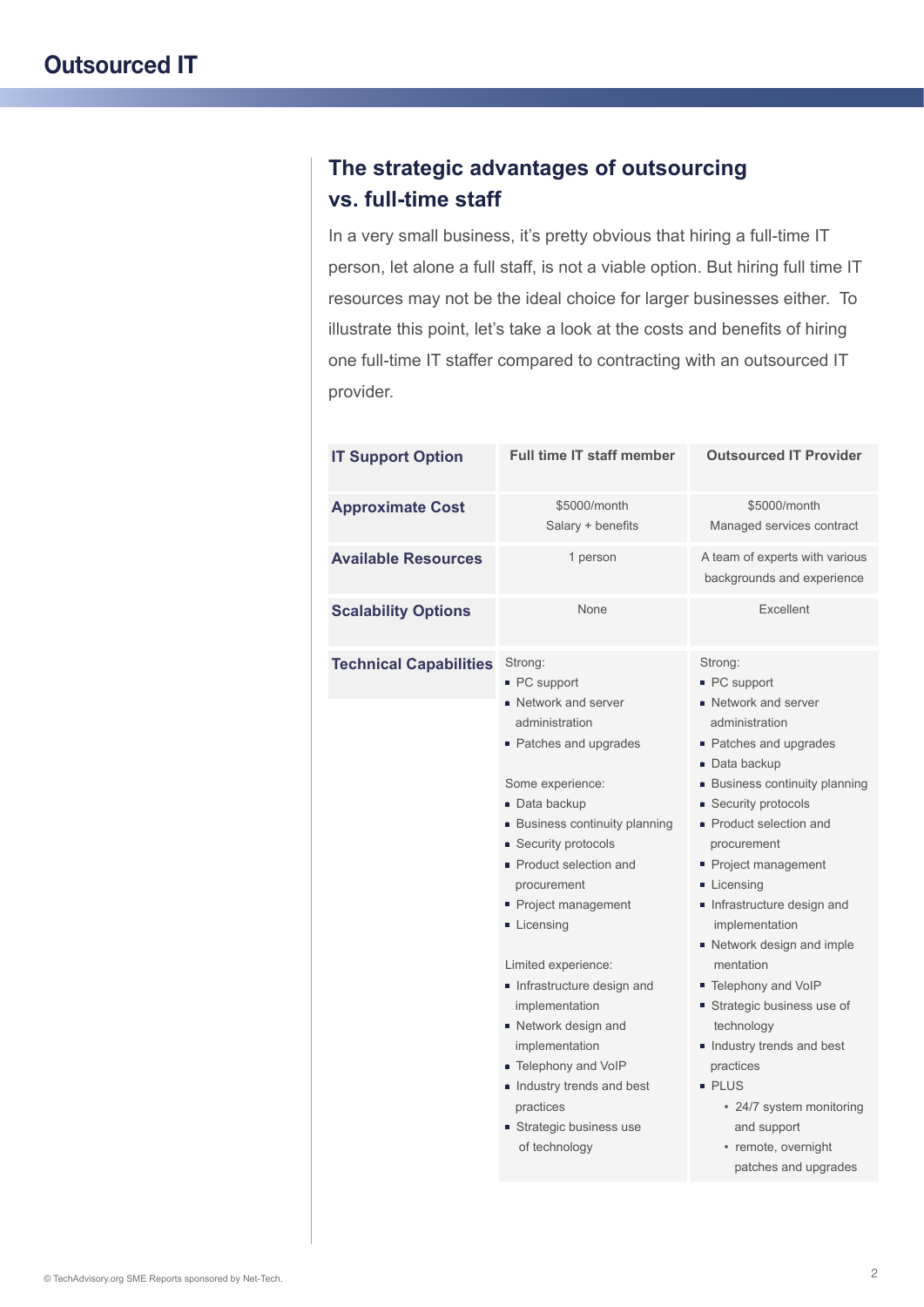| <b>IT Support Option</b> | <b>Full time IT staff member</b>                                                                                                                                   | <b>Outsourced IT Provider</b>                      |
|--------------------------|--------------------------------------------------------------------------------------------------------------------------------------------------------------------|----------------------------------------------------|
| <b>Availability</b>      | ■ 40 hours a week, usually<br>only during normal business<br>hours. Unavailable during<br>sick / personal days,<br>holidays, and vacations.<br>■ Overtime is extra | ■ 24 / 7 / 365 service<br>■ Fixed fee, no overtime |

As you can see, outsourced services generally cost less than maintaining an in-house IT staff – and the technical expertise, availability, and scalability is far superior.

### **Consider a hybrid solution**

Even if you have an in-house IT solution that works for you, you might benefit from adding an outsourced solution to supplement your existing support. The advantages of a hybrid scenario include:

- adding a new level of expertise and experience
- economically extending service hours
- covering staff shortages
- handling special projects
- freeing up your in-house team to focus on tasks more essential to core operations.

#### **Finding an IT company that fits your needs**

Once you've made the decision to outsource, it's time to select a provider – and you will have plenty of options. New IT providers crop up at a dizzying pace, but they're certainly not all equal – or even competent. Anyone who has a history of troubleshooting their friends' computer woes can start up an IT support company, but that doesn't mean they have the breadth of knowledge and experience you need to effectively manage your entire IT environment.

So how can you find an IT company that is right for you and your business? Before signing any contracts, make sure you grill potential providers on these two critical points:

"...A business-savvy provider who gets to know your business is much more likely to point out technologies that can provide you with cost savings and enhanced efficiency.<sup>"</sup>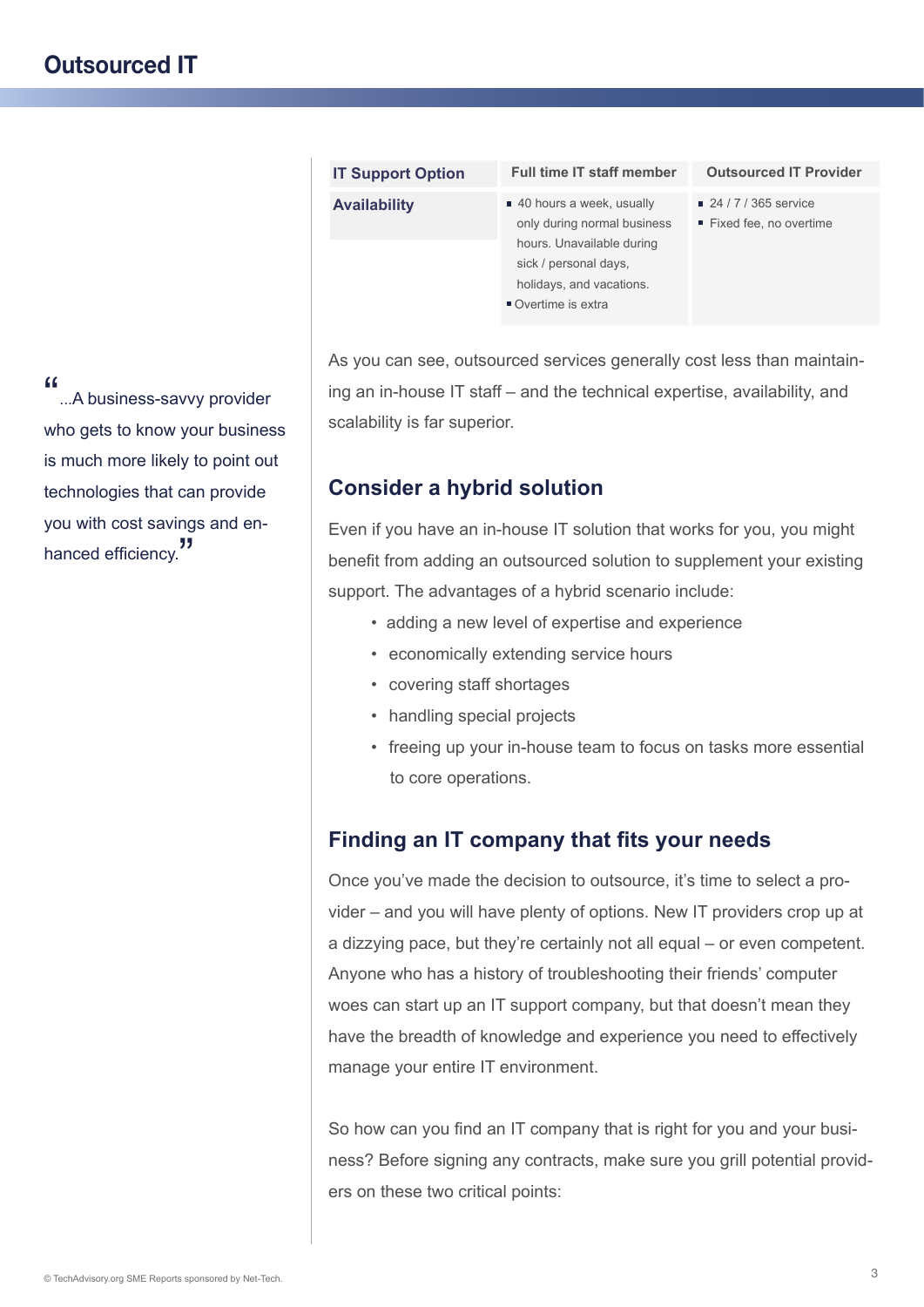- **1. Find out how they view technology in relation to your business.** The most common shortcoming for an outsourced IT provider is not technical expertise – it's business acumen. Ask potential providers how they will manage or recommend technology in light of your specific business goals, and what strategic approach they take to technology as a business tool. Ask for specific examples of how they have merged the two in the past. A business-savvy provider who gets to know your business is much more likely to point out technologies that can provide you with cost savings and enhanced efficiency.
- **2. Explore their communication and management philosophies.** Do they have a set communication process? Are they prepared to adjust services and projects in light of feedback from your team? Will they proactively manage their relationship with you, conducting periodic reviews of your technology and recommending improvements and upgrades? Or are they going to sit back and wait for you to come to them?

A truly effective IT Company will do more than just fix what's broken. You want a service that understands your business and goals and will proactively help you reach them. Investigating these two areas carefully will help you select a provider who will be an asset to your business for many years.

#### **Happily ever after**

Outsourcing IT support can be a win/win for many SMBs. If the relationship is entered into carefully, an outsourced provider can offer far superior technical expertise and 24/7 availability at approximately the same cost as (or even less than) full-time resources – without the overhead, HR paperwork, sick days, or overtime. The right provider will show you ways to use technology to lower costs and increase productivity for greater payback on your IT investments.